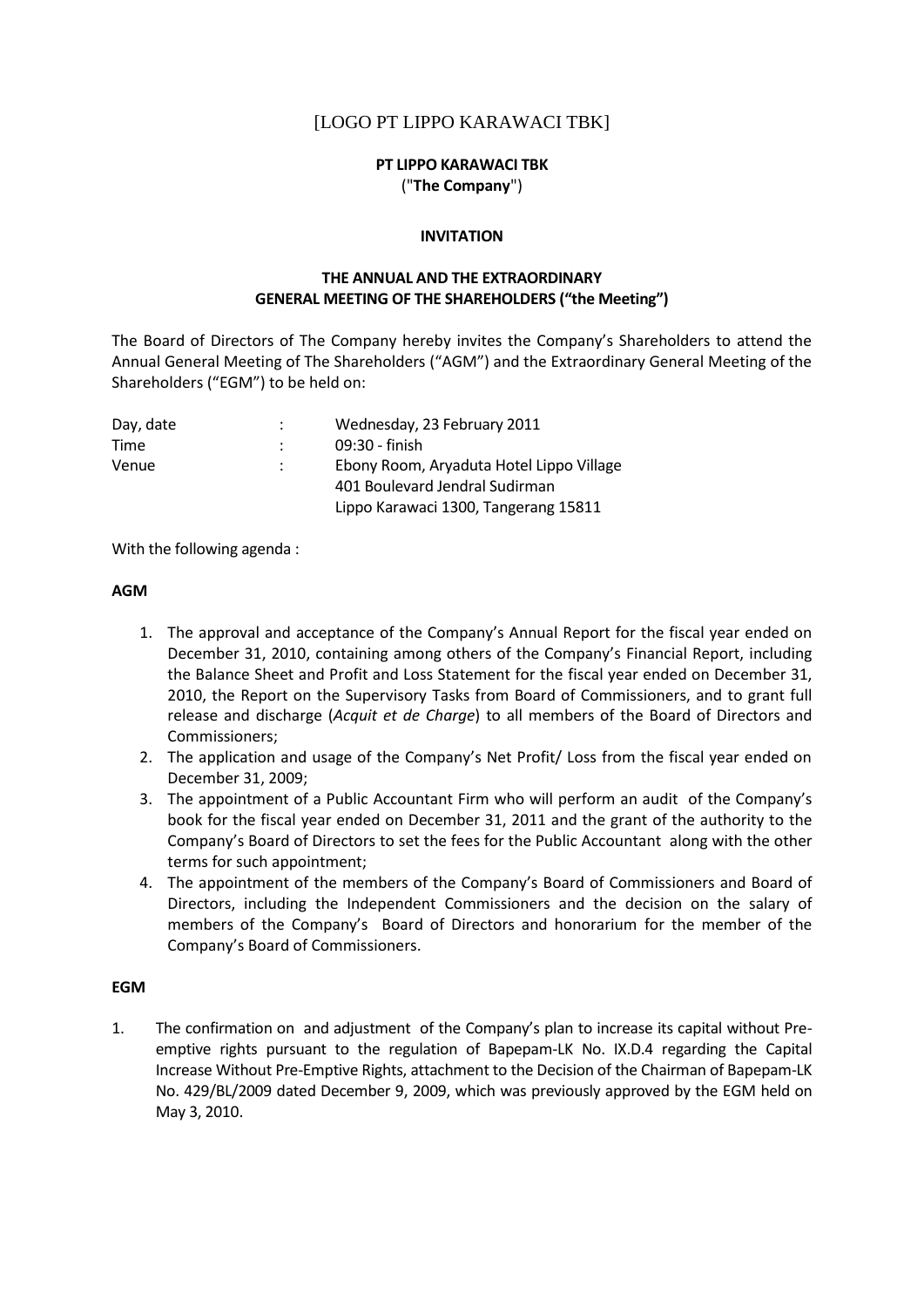2. The approval of the adjustment to Article 3 of the Company's Article of Association in accordance with the prevailing law and regulation.

# **Notes**:

- 1. The Company does not send a separate invitation to the Shareholders, so the Invitation announcement serves as an official invitation to the Shareholders of the Company.
- 2. Those entitled to attend or to be represented in the Meeting are:
	- a. For the Company's shares not yet in the Collective Custody, only the Shareholder whose name is recorded in the Company's Register of Shareholders at 16:00 Western Indonesian Time on February 7, 2011 or his legitimate attorney.
	- b. For the Company's shares in the Collective Custody, only an account holder whose name is recorded in the register of account or the custodian bank at PT Kustodian Sentral Efek Indonesia ("KSEI") on February 7, 2011 not later than 16.00 Western Indonesia Time or his attorneys; and
- 3. The Shareholders whose shares are in the Collective Custody, who wishes to attend the Meeting, shall obtain a Written Confirmation for the Meeting ("KTUR") from their Custodian Bank or Broker.
- 4. The account holders in the Collective Custody shall provide the list of shareholders that they manage to obtain KTUR
- 5. The Shareholder or his attorney who will attend the meeting are courteously requested to bring and submit a copy of his Collective Share Certificate and his resident identity card (KTP) or other identity card to the Registrar's officer prior to entering the Meeting's room. The Shareholders whose share is in the Collective Custody, shall bring KTUR and present it to the Registrar's officer prior to entering the Meeting Room.
- 6. a. The Shareholders who cannot attend the Meeting may be represented by his legitimate attorney by presenting a valid Power of Attorney as determined by the Board of Directors of the Company and enclosing a copy of KTP or other valid identity cards of the Shareholders as well as the attorneys.
	- a. A member of the Board of Directors, Board of Commissioners and employees of the Company may act as the attorney of the Company's Shareholders, however, any vote they cast during voting calculation shall not be counted.
	- b. The Company's Shareholders in the form of a legal entity such as a limited liability company, a cooperation, a foundation or a pension fund shall bring a copy of all of its articles of association complete with the approval from the Department of Law and Human Rights and the latest structure of its Board of Directors.
	- c. The Power of Attoney form may be obtained from the Company's head office at Menara Matahari 22nd Floor, Jalan Bulevar Palem Raya No. 7, Lippo Karawaci Central, Tangerang 15811, Banten, Indonesia, at any working day between 09:00 until 16:00 Western Indonesian Time.
	- d. All Power of Attorneys shall be received the Company's Board of Directors at the Company's head office at the address referred to in point 6.d, at the latest 3 (three) working days prior to the date of the Meeting by 16:00 Western Indonesian Time.
- 7. The Annual Report is available at the Company's Office since the date of the Invitation Announcement until the date of the Meeting.